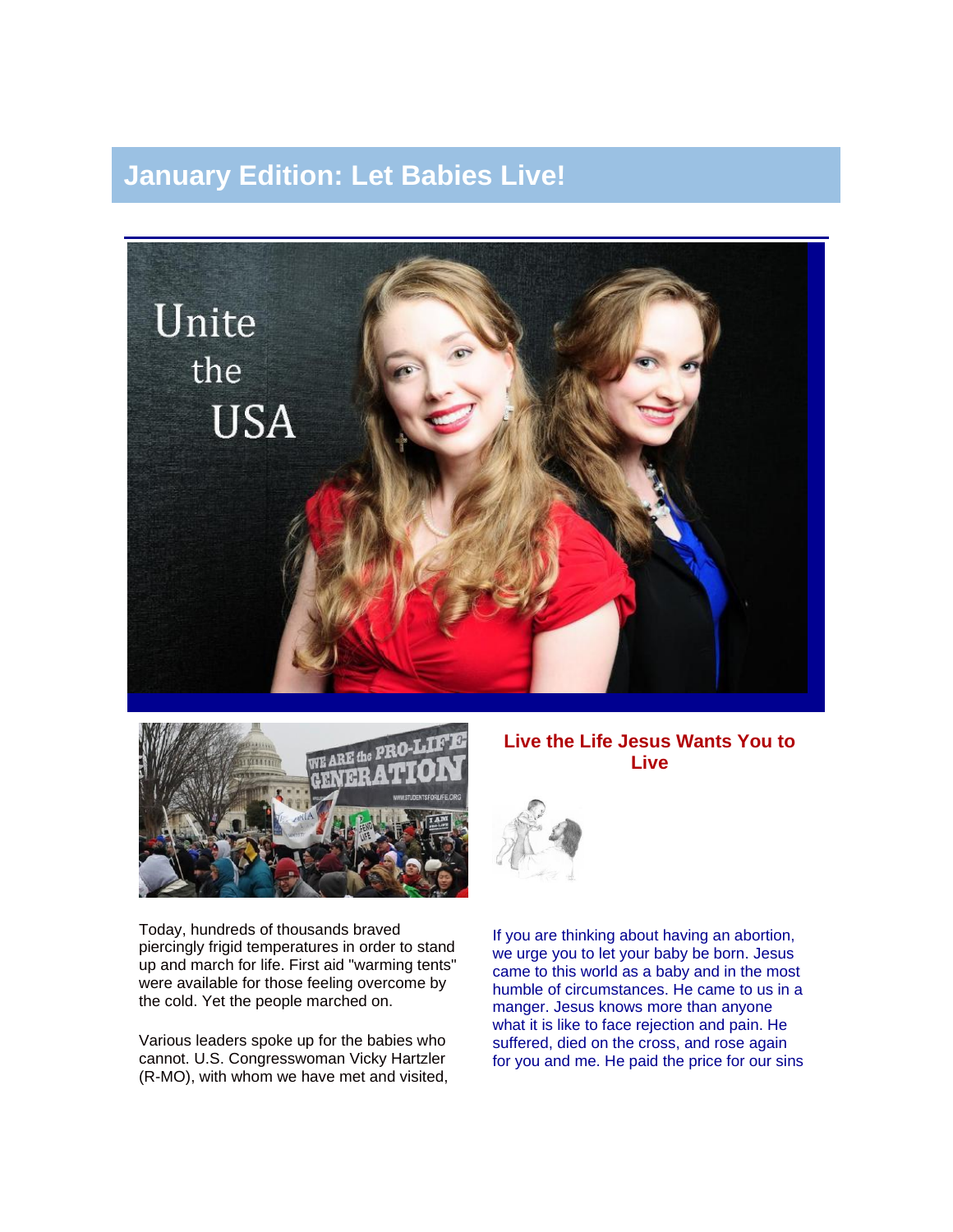eloquently and passionately shared. According to *Life Site News*, here is an account of what she said: "We are here today to remember the millions of lives devastated with abortion and to pledge ourselves anew to upholding the most fundamental right, 'the right to life.'" Noting there are 1.2 million abortion per year in the U.S., she said, "There are more babies who perish each year through abortion than people who live in an entire congressional district." An adoptive mother, Hartzler said, "Every life is valuable and has a God-ordained purpose. All babies are wanted."

Indeed, all babies *are* wanted. Yet abortion clinics play mind games with the women in need of assistance. About half of American women will have an unintended pregnancy, and nearly 1/3 will have an abortion by the time they reach the age of 45 years. And the post-abortive syndrome affects them all. Suicide rates skyrocket for post-abortive women, and the rates for overall depression, fertility issues, anxiety, etc. also soar.

A young woman named "Patricia" knows this personally. She recently shared about the literal horror that she experienced after having three abortions. She strongly pleads with other young women to stop listening to people saying that it's just a blob of tissue. She saw the hands and feet and heads when removed from the womb. It is NOT tissue. It's not an "it". Rather, the baby is a girl or a boy.

In conclusion, let's listen to Dr. James Dobson's words of today. While the frigid air numbed his face, he passionately pled, "Let your baby live!"

We join him in that plea.

And we pray earnestly for God's mercy and for every post-abortive parent to come to Christ for redemption. (Learn more about how to do that by personally knowing Jesus at [http://prayingpals.org/knowgod.html.](http://prayingpals.org/knowgod.html)) Meanwhile, our hearts' desire is encapsulated in Psalm 86:5 (AMP):

"For You, O Lord, are good, and ready to forgive [our trespasses, sending them away, so that we can be saved. Jesus said in *John 3:16, "***For God so loved the world that He gave His only begotten Son, that whoever believes in Him should not perish but have everlasting life."**

He loves you. He can make a way when there seems to be so way. Focus on Jesus and think of His great love for you. Learn more at [www.PrayingPals.org.](http://www.prayingpals.org/)

## **Here's a Guide to Stand Up for Life**



*Unite the USA: Discover the ABCs of Patriotism* is a new book by Carrie and Stacie. With over one hundred ways to take action now, *Unite the USA* explains how protect life, how to honor our military and veterans, and how to stand up for freedom and faith in Jesus Christ. Chapters and action points are dedicated to defending *all* life. *It's a must*  read! [Click here](http://unitetheusa.org/id56.html) to buy your copy.

*(Important Note: All proceeds go to fund our outreach.)*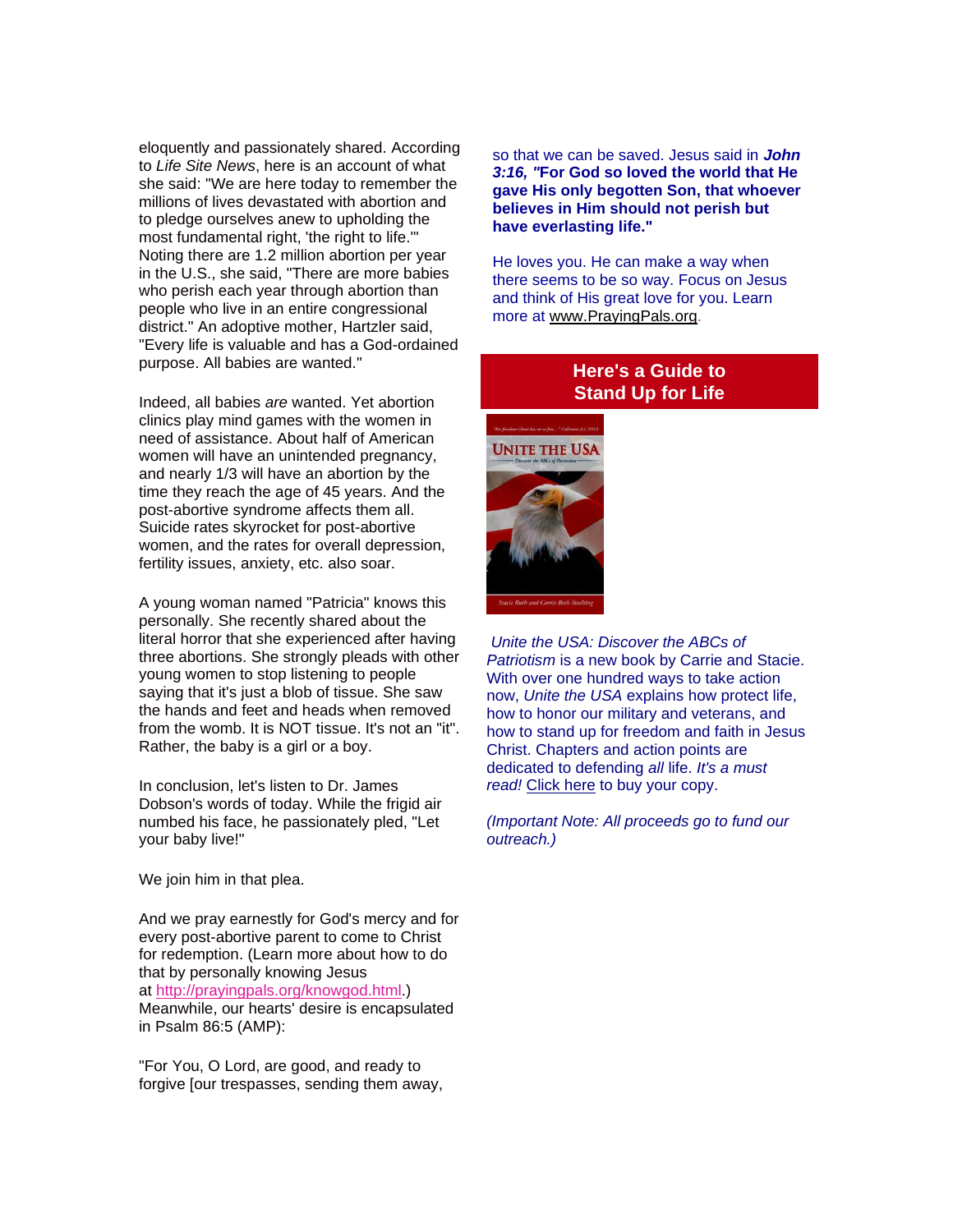letting them go completely and forever]; and You are abundant in mercy and lovingkindness to all those who call upon You."

Let us call upon the Lord and ask Him to help others call upon Him, too!

God bless, Carrie Beth and Stacie Ruth Stoelting Founders of [www.unitetheusa.org](http://www.unitetheusa.org/)

## **Action Points to Save Babies from Abortion**



1. If you are pregnant and need help, please call [CareNet](http://r20.rs6.net/tn.jsp?e=001pRCuev3OJh_ql-jFozyWKPuf7nkR_ulbS0D7VSAwVn45wm7DtOjhxSCX5-V81c5Fi0EWt2g0HTp_5K1GsVWstACAH66FfuA3dc_FehzPl2M=) at

1-800-395-HELP. You can be connected with pregnancy center in your area where you can receive support. Remember... God loves you and your baby too!

2. Learn how mother and baby can get in touch with pro-life Women's Centers to learn about their options and get the support they need to make a decision in favor of life! Call: 1-800-848-LOVE.

3. Guilt? Anger? Depression? The resources here will help those of you suffering from post-



#### **Ten Pro-Life Resources**

1. [October](http://r20.rs6.net/tn.jsp?e=001pRCuev3OJh_ql-jFozyWKPuf7nkR_ulbS0D7VSAwVn45wm7DtOjhxSCX5-V81c5FYd8bEV7I2HoDsb983Fv2n4vzNh7ountKZ4hMDiSIa4SGzuqf1FQnaQyljGRmKyB4nBLj7aesMAI=)  [Baby](http://r20.rs6.net/tn.jsp?e=001pRCuev3OJh_ql-jFozyWKPuf7nkR_ulbS0D7VSAwVn45wm7DtOjhxSCX5-V81c5FYd8bEV7I2HoDsb983Fv2n4vzNh7ountKZ4hMDiSIa4SGzuqf1FQnaQyljGRmKyB4nBLj7aesMAI=) (DVD)

2. [Gianna:](http://r20.rs6.net/tn.jsp?e=001pRCuev3OJh_ql-jFozyWKPuf7nkR_ulbS0D7VSAwVn45wm7DtOjhxSCX5-V81c5FYd8bEV7I2HqKStoVAl3Rgg4TNlqHf3Qfi18Y7ufHWx1n2X-sLbkfRd9hTS2Z5MhwohC1rZXPKXt_uepYji2RM0NrjJ6OImx9zkOR3f_OLWA=)  [Aborted, and](http://r20.rs6.net/tn.jsp?e=001pRCuev3OJh_ql-jFozyWKPuf7nkR_ulbS0D7VSAwVn45wm7DtOjhxSCX5-V81c5FYd8bEV7I2HqKStoVAl3Rgg4TNlqHf3Qfi18Y7ufHWx1n2X-sLbkfRd9hTS2Z5MhwohC1rZXPKXt_uepYji2RM0NrjJ6OImx9zkOR3f_OLWA=)  [Lived to Tell](http://r20.rs6.net/tn.jsp?e=001pRCuev3OJh_ql-jFozyWKPuf7nkR_ulbS0D7VSAwVn45wm7DtOjhxSCX5-V81c5FYd8bEV7I2HqKStoVAl3Rgg4TNlqHf3Qfi18Y7ufHWx1n2X-sLbkfRd9hTS2Z5MhwohC1rZXPKXt_uepYji2RM0NrjJ6OImx9zkOR3f_OLWA=)  [about It](http://r20.rs6.net/tn.jsp?e=001pRCuev3OJh_ql-jFozyWKPuf7nkR_ulbS0D7VSAwVn45wm7DtOjhxSCX5-V81c5FYd8bEV7I2HqKStoVAl3Rgg4TNlqHf3Qfi18Y7ufHWx1n2X-sLbkfRd9hTS2Z5MhwohC1rZXPKXt_uepYji2RM0NrjJ6OImx9zkOR3f_OLWA=) (Book



about Gianna Jessen)

3. [Unplanned: The Dramatic True Story of a](http://r20.rs6.net/tn.jsp?e=001pRCuev3OJh_ql-jFozyWKPuf7nkR_ulbS0D7VSAwVn45wm7DtOjhxSCX5-V81c5FYd8bEV7I2HqKStoVAl3Rgg4TNlqHf3Qf5dUDMdLzbeegktlXTcSfCpYpd_QCd17c41c9PJJmUw_tNjKdKCOuKnkZ4VzvRS48IOUOlD2utwrbmrVB5DH-AhoDefChASe6O58dVxNT9ywFhST6gxhhW-iFLKmM5OnV)  [Former Planned Parenthood Leader's Eye-](http://r20.rs6.net/tn.jsp?e=001pRCuev3OJh_ql-jFozyWKPuf7nkR_ulbS0D7VSAwVn45wm7DtOjhxSCX5-V81c5FYd8bEV7I2HqKStoVAl3Rgg4TNlqHf3Qf5dUDMdLzbeegktlXTcSfCpYpd_QCd17c41c9PJJmUw_tNjKdKCOuKnkZ4VzvRS48IOUOlD2utwrbmrVB5DH-AhoDefChASe6O58dVxNT9ywFhST6gxhhW-iFLKmM5OnV)[Opening Journey across the Life Line](http://r20.rs6.net/tn.jsp?e=001pRCuev3OJh_ql-jFozyWKPuf7nkR_ulbS0D7VSAwVn45wm7DtOjhxSCX5-V81c5FYd8bEV7I2HqKStoVAl3Rgg4TNlqHf3Qf5dUDMdLzbeegktlXTcSfCpYpd_QCd17c41c9PJJmUw_tNjKdKCOuKnkZ4VzvRS48IOUOlD2utwrbmrVB5DH-AhoDefChASe6O58dVxNT9ywFhST6gxhhW-iFLKmM5OnV) (Book by Abby Johnson)

4. [180 Movie](http://r20.rs6.net/tn.jsp?e=001pRCuev3OJh_ql-jFozyWKPuf7nkR_ulbS0D7VSAwVn45wm7DtOjhxSCX5-V81c5FYd8bEV7I2HqKStoVAl3Rgg4TNlqHf3QfVLgPGaDtagE19FB29Oka8cLbI-CQJfZQ96VCgHkLfjius6MRFjoyrj-m1GQJ1atWZxInQoHWZLjDQvOa3U5XGZ5ZAczMspwg) (DVD by Ray Comfort)

5. [No Greater Joy](http://r20.rs6.net/tn.jsp?e=001pRCuev3OJh_ql-jFozyWKPuf7nkR_ulbS0D7VSAwVn45wm7DtOjhxSCX5-V81c5FYd8bEV7I2Hr5_B4z1NcdXb9O4ivWhmrTBZTn_PAxkM8lA1LBouc836akY9lMvcDoyVOdW_mUjZGkZwYyEHiO0JVAqgv-70XcrIU3KtUEZUgQnQ6PRPcfvt2h1JOBbTbR7DXUwz2VhMSEMv_oY160MSG0O3sWnnmyE7JvnCyLrFKjcWzKuPt5_0iq-1C8MypPh3p7jTJSOY5_BggF5ULer11vtlzzZ6_iy6Jt-ww3TFQ=) (DVD) (This program highlights the effectiveness and importance of the mission of sidewalk counseling in the Pro-Life movement.)

6. [The Gift of Life](http://www.thegiftoflifemovie.com/takeaction.aspx) (a DVD with Mike Huckabee)

7. [Why Pro-Life?: Caring for the Unborn and](http://www.amazon.com/Why-Pro-Life-Caring-Unborn-Mothers/dp/161970028X/ref=sr_1_8?ie=UTF8&qid=1358486625&sr=8-8&keywords=pro+life)  [Their Mothers](http://www.amazon.com/Why-Pro-Life-Caring-Unborn-Mothers/dp/161970028X/ref=sr_1_8?ie=UTF8&qid=1358486625&sr=8-8&keywords=pro+life) (Book by Randy Alcorn)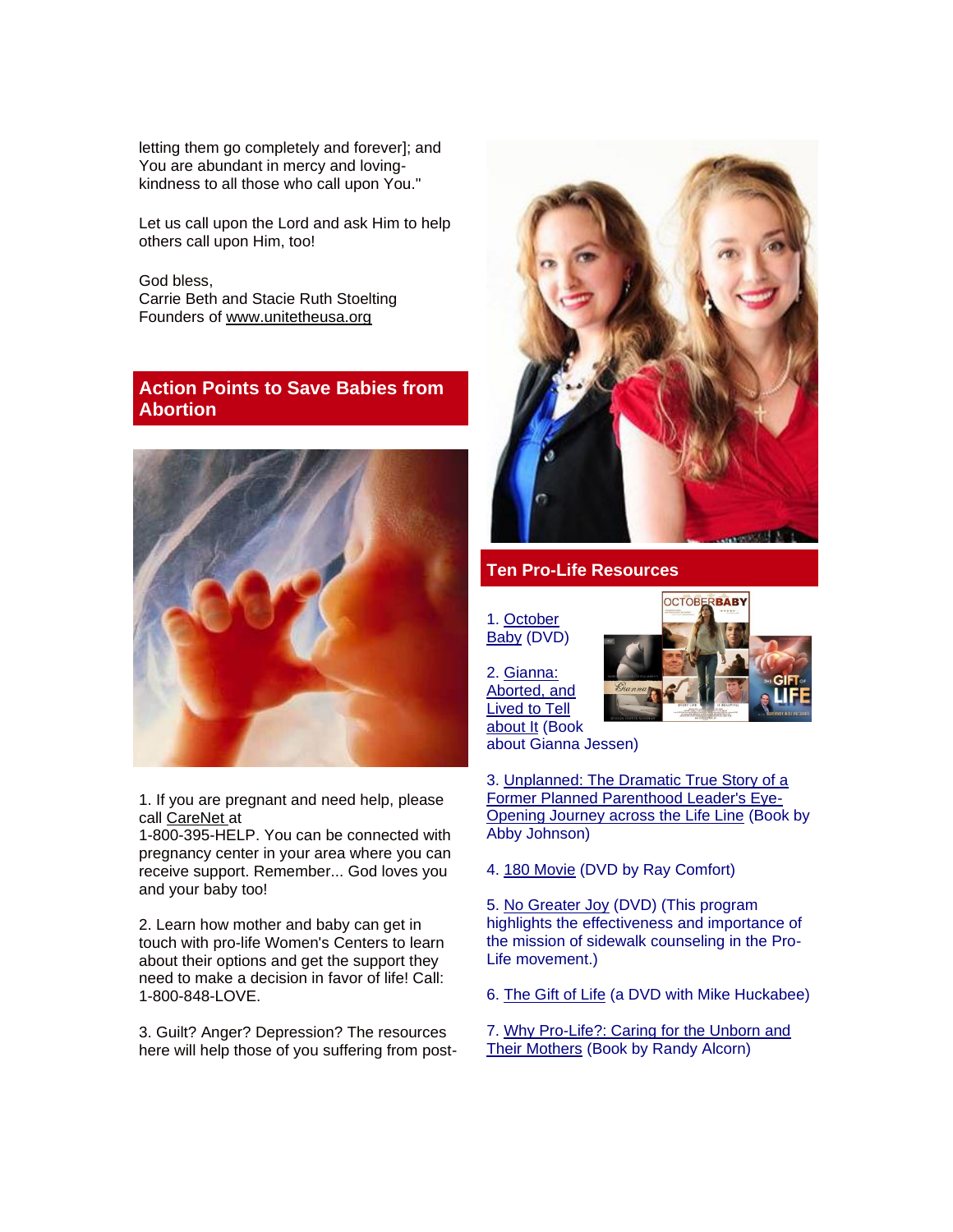abortion stress syndrome (PASS ) to find hope and healing. Call: 1-800-5-WE-CARE.

4. Keith and Melody Green's ministry (Last Days Ministries) has an excellent pro-life section on the web site. Please [click here](http://www.lastdaysministries.org/Groups/1000012278/Last_Days_Ministries/AAA_Pro_Life/AAA_Pro_Life.aspx) to learn about abortion and what you can do.

5. Talk to your kids and grandkids about the sanctity of life. Public schools, colleges, and universities are constantly teaching that abortion is OK. The kids in your life need your support to keep them focused on the value of life and the reasons why abortion is wrong.

6. Support ministries that aid teenage mothers. Examples include [Bethany Christian](http://www.bethany.org/)  [Services,](http://www.bethany.org/) [Birthright International,](http://birthright.org/en/) [Care-](https://www.care-net.org/)[Net,](https://www.care-net.org/) [Christian Life Resources,](http://www.christianliferesources.com/) and [Life](http://www.lifedynamics.com/)  [Dynamics.](http://www.lifedynamics.com/) Donate time, money to Christian ministries, and help dissuade potential mothers from having abortions.

7. Contact your Congressmen and state legislators and urge them support anti-abortion legislation. [Click here](http://www.ncsl.org/aboutus/ncslservice/state-legislative-websites-directory.aspx) to find your state legislators. [Click here](http://beta.congress.gov/members) to find contact information for your Congressmen.

8. Write letters to the editor. Make your voice heard about your pro-life position. Explain why abortion is wrong.

9. Vote for pro-life candidates. Research and support proven anti-abortion candidates. Help elect pro-life men and women to office.

10. Pray for our politicians and that Roe v. Wade will be repealed. Pray for the mothers whose hearts were broken by abortion. Pray for families whose tables are not as full as a result of abortion. Prayer is powerful!

11. Support ministries and organizations that are bravely fighting to stop abortion and to protect all life. Here are a few worthy pro-life groups worth your attention: [National Right to](http://www.nrlc.org/)  [Life,](http://www.nrlc.org/) [Give Cures,](http://www.givecures.org/) [Embryo Adoption](http://adoptembryos.org/)  [Services,](http://adoptembryos.org/) [Susan B. Anthony List,](http://www.sba-list.org/) [Alliance](http://www.alliancedefendingfreedom.org/)  [Defending Freedom,](http://www.alliancedefendingfreedom.org/) [Priests for Life,](http://www.priestsforlife.org/) [And Then](http://www.attwn.org/)  [There Were None,](http://www.attwn.org/) and many more.

8. [Letters to Gabriel](http://www.amazon.com/Letters-Gabriel-Karen-Garver-Santorum/dp/1568145284/ref=sr_1_1?ie=UTF8&qid=1358486718&sr=8-1&keywords=abortion+rick+santorum) (Book by Karen Santorum)

9. [Shattered into Beautiful: Delivering the](http://shatteredintobeautiful.com/index.html)  [Brokenhearted from Abortion\(](http://shatteredintobeautiful.com/index.html)Book by Jeannie Smith)

10. [Touch of Life First Trimester Fetal Models](http://family.christianbook.com/touch-life-first-trimester-fetal-models/pd/5009724?item_code=WW&netp_id=598192&event=ESRCG&view=details)

## **About Star Parker**



Star Parker is the founder and president of CURE. She is a syndicated columnist whose opinion is published in over 400 newspapers each week. Additionally, she gives regular testimony before the United States Congress, and often shares her views on major television and radio shows across the country. Learn more about Star Parker at [www.urbancure.org.](http://www.urbancure.org/)

#### **[In God We Still Trust](http://unitetheusa.org/id56.html)**



Celebrate your freedom and order *[In God We](http://r20.rs6.net/tn.jsp?e=001pRCuev3OJh_ql-jFozyWKPuf7nkR_ulbS0D7VSAwVn45wm7DtOjhxSCX5-V81c5FYd8bEV7I2HqEC3-GxgyDlwA7OM46Basx_0lf0slROaji9pcCHRiDxA==)  [Still Trust](http://r20.rs6.net/tn.jsp?e=001pRCuev3OJh_ql-jFozyWKPuf7nkR_ulbS0D7VSAwVn45wm7DtOjhxSCX5-V81c5FYd8bEV7I2HqEC3-GxgyDlwA7OM46Basx_0lf0slROaji9pcCHRiDxA==)*. All proceeds go to Unite the USA. Help Stacie and Carrie promote faith and freedom in America. Your support is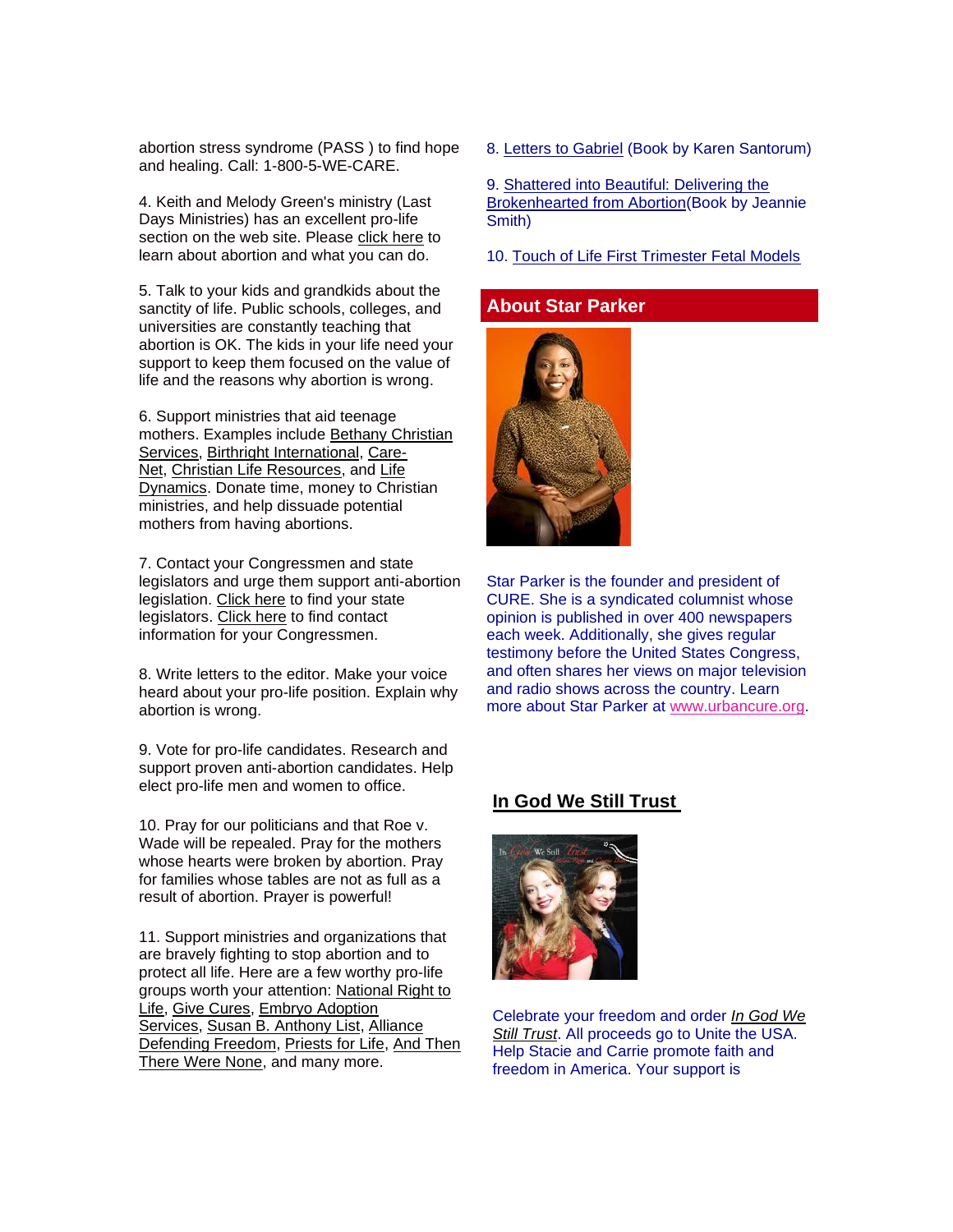**12. Remember that innocent, unborn children are depending on you to give them a voice. Cry out for the babies that never cry!**

## **Why pro-aborts oppose free speech**

By [Star Parker](http://www.urbancure.org/)



surprise why pro-abortion forces in America don't want free speech when it comes to raising awareness about this issue of, literally, life and death.

The more people understand the reality of abortion, the more they don't want it as a legal, easily accessible part of American life.

Now, as 650,000 plus pro-life demonstrators are about to arrive in Washington, DC for this year's March for Life on January 22, noting in protest the 41st anniversary of the Roe v. Wade decision, the Supreme Court has just heard arguments on a critical case involving freedom of speech on this issue.

Seventy-seven year old Eleanor McCullen's challenge to a 2007 Massachusetts law, which forbids anyone other than patients and employees to stand within a 35 foot radius of the entrance to an abortion clinic, has made it's way to the nation's highest court.

Arguments that this prohibition is about the physical safety of women entering these clinics are absurd. There already are federal and state laws that prohibit physical interference or intimidation of clinic patrons.

This law is aimed solely to abridge the free speech of pro-life activists and prevent them important and appreciated. *[Buy or download](http://unitetheusa.org/id56.html)  [a copy today.](http://unitetheusa.org/id56.html)*God bless you as you celebrate the red, white, and blue!

## **Booking Info**



Celebrate the true spirit of America with Carrie Beth and Stacie Ruth. Book Stacie and Carrie for concert or conference! Email [info@unitetheusa.org](mailto:info@unitetheusa.org) for more information.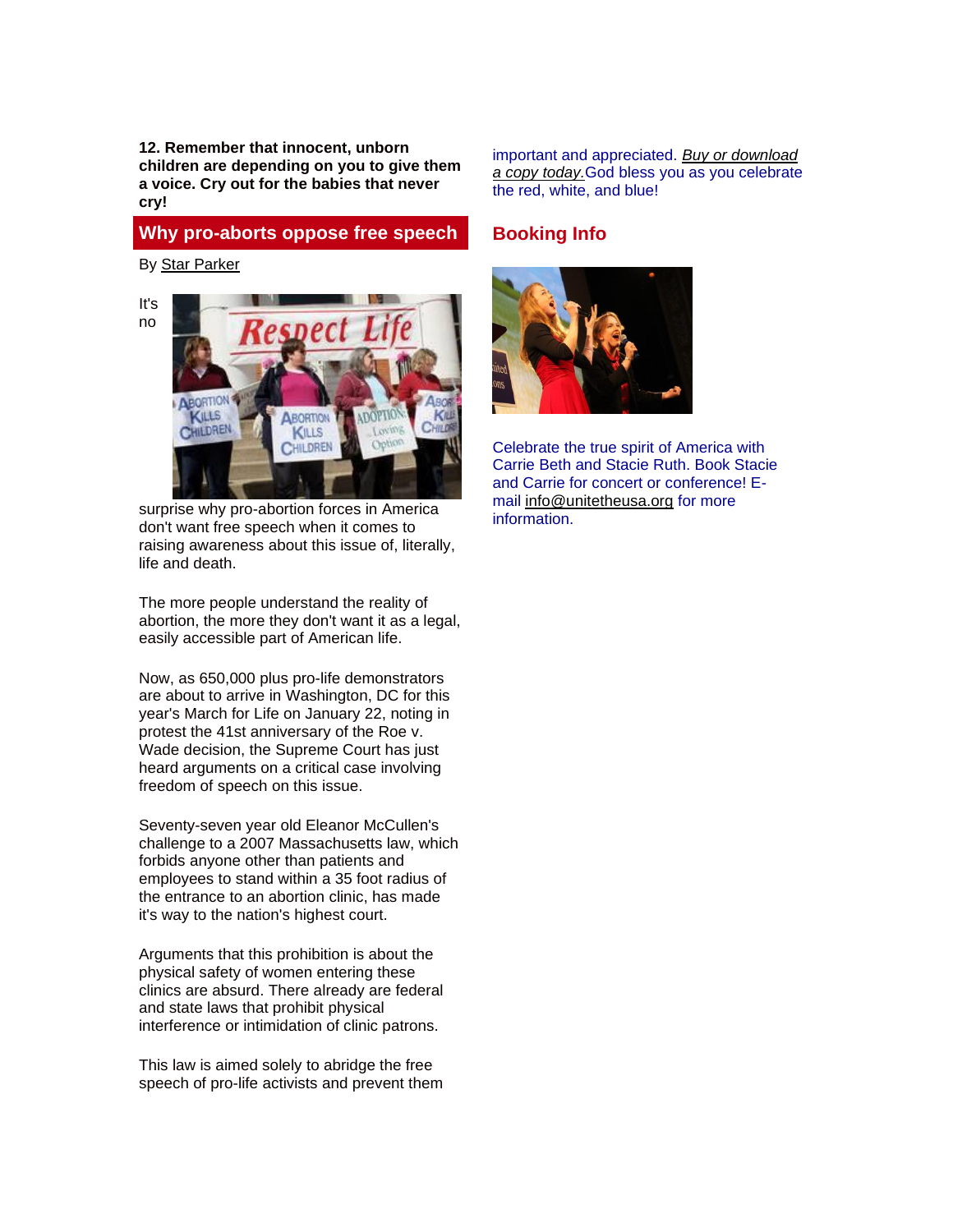from communicating with women arriving to these clinics. This abridgement of speech is a clear and flagrant violation of freedom of speech guaranteed in the constitution's first amendment.

What a distortion it is that the pro-abortion contingent has managed to get itself labeled "pro-choice." Choice is about light not darkness, about knowledge not ignorance.

Why do those who claim to favor "choice" fight so hard against efforts to assure that women who are considering the horrible decision to extinguish life they are carrying make as informed a decision as possible?

Unfortunately, this is often driven by elitism and racism. Abortion clinic clientele are disproportionately poor and disproportionately black.

Across the board, poor communities and black communities have been devastated over many years by policies designed by liberal elitists convinced that they know what is best for these unfortunate souls.

The abortion clinic is often the last stop in a chain of bad information delivered into lowincome communities that creates the government-dependent culture that fosters the never-ending cycle of poverty.

But good information at any stage of the cycle can change things forever. That good information can be a pro-life Christian standing at an abortion clinic.

I wrote a number of years ago about a young black woman named Ebony. When she became pregnant her boyfriend encouraged her to abort the child. She found little problem in arranging an appointment at a clinic, where they assured her she was making the right decision because abortion would be "cheaper" than having the child.

But Ebony was uneasy. Sitting up late, she called into a Christian radio talk show where she was referred to a crisis pregnancy center.